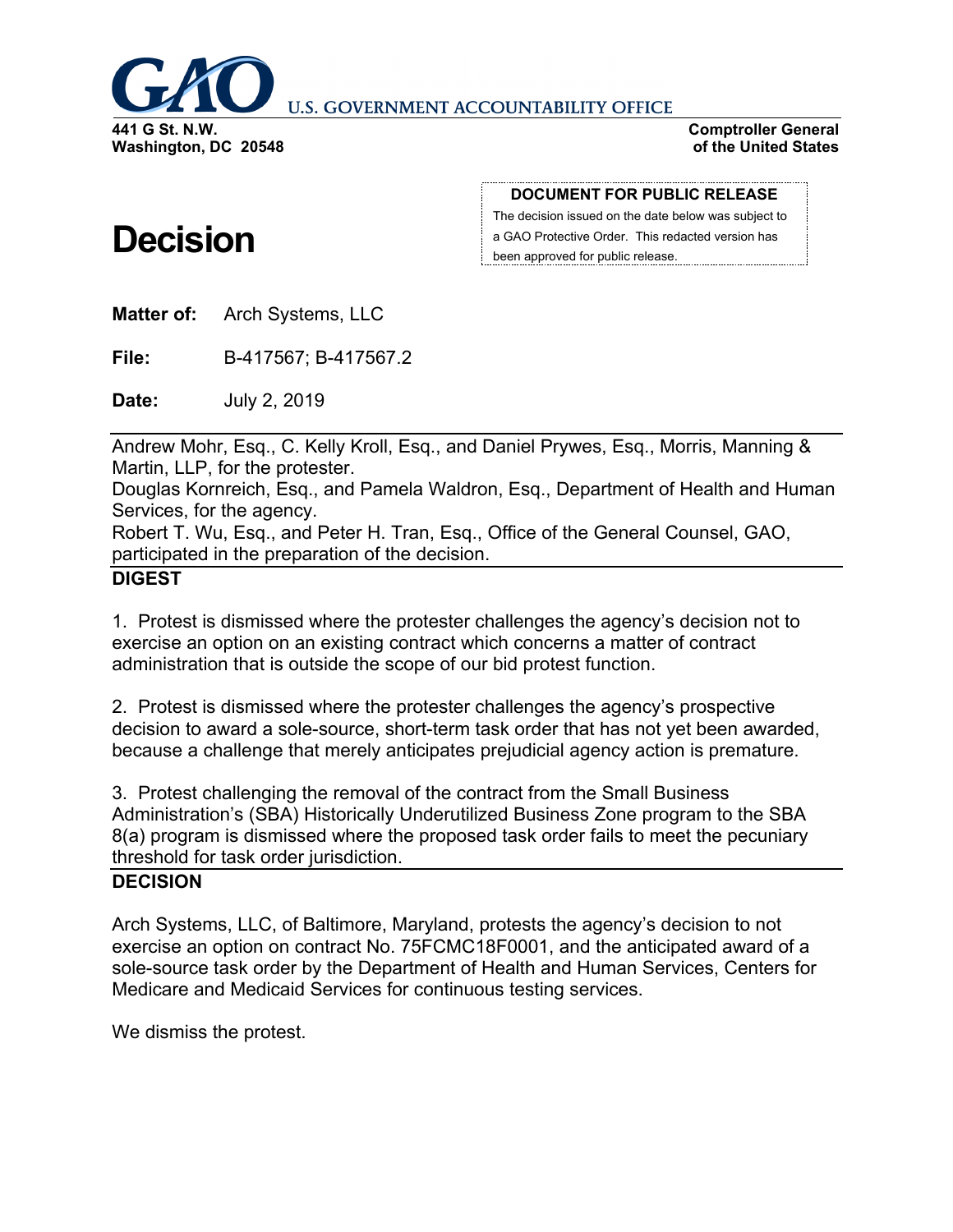### BACKGROUND

Arch is a holder of contract No. HHSM-500-2016-00361, an indefinite-delivery, indefinite-quantity (IDIQ) contract awarded by the agency under its Strategic Partners Acquisition Readiness Contract (SPARC) for information technology services and system support. Protest at 3; Agency Request for Dismissal at 1. The protester was issued a task order under the contract for continuous testing of agency major software applications with a base year period from July 2, 2018 through July 1, 2019, and four, 1 year option periods through July 1, 2023. Id. On April 2, 2019, the agency notified Arch that it did not intend to exercise the first option year under the issued task order. Protest at 6. On May 2, 2019, Arch was informed that the agency intended to award a short-term contract pending award of a new follow-on competitive procurement for continuous testing services. Id.

This protest followed. $1$ 

#### **DISCUSSION**

Arch argues that the agency's decision to not exercise the firm's contract option, and to issue a sole-source, short-term task order for the requirement is unlawful, arbitrary, capricious, and unreasonable. Protest at 6-10. Arch also challenges the decision to award a task order to a Small Business Administration (SBA)  $8(a)$  contractor<sup>[2](#page-1-1)</sup> where its own contract was awarded as part of the SBA's Historically Underutilized Business Zone (HUBZone) program. Id. at 10-11.

#### Exercise of the Option

As discussed above, Arch argues that the agency's decision to not exercise the firm's contract option, and to issue a sole-source task order for the requirement is unlawful, arbitrary, capricious, and unreasonable. Protest at 6-10. The agency requests that we dismiss the protest asserting that the decision to exercise an option on an existing contract is a matter of contract administration, and any challenge to the award of a solesource task order is both premature, as the task order has not been issued, and outside

<span id="page-1-0"></span> $1$  On June 21, Arch submitted a new protest against the issuance of a short-term task order to Captech Aurotech JV LLC for the requirements contested here. Our office docketed that protest as B-417696. Issues raised in the new protest will be addressed, as appropriate, in a separate decision.

<span id="page-1-1"></span><sup>&</sup>lt;sup>2</sup> Section 8(a) of the Small Business Act, 15 U.S.C. § 637(a), authorizes the SBA to enter into sole-source and competitive contracts with government agencies and to arrange for performance through subcontracts with socially and economically disadvantaged small business concerns. See also Federal Acquisition Regulation (FAR) § 19.800(b); 13 C.F.R. §124.501(b).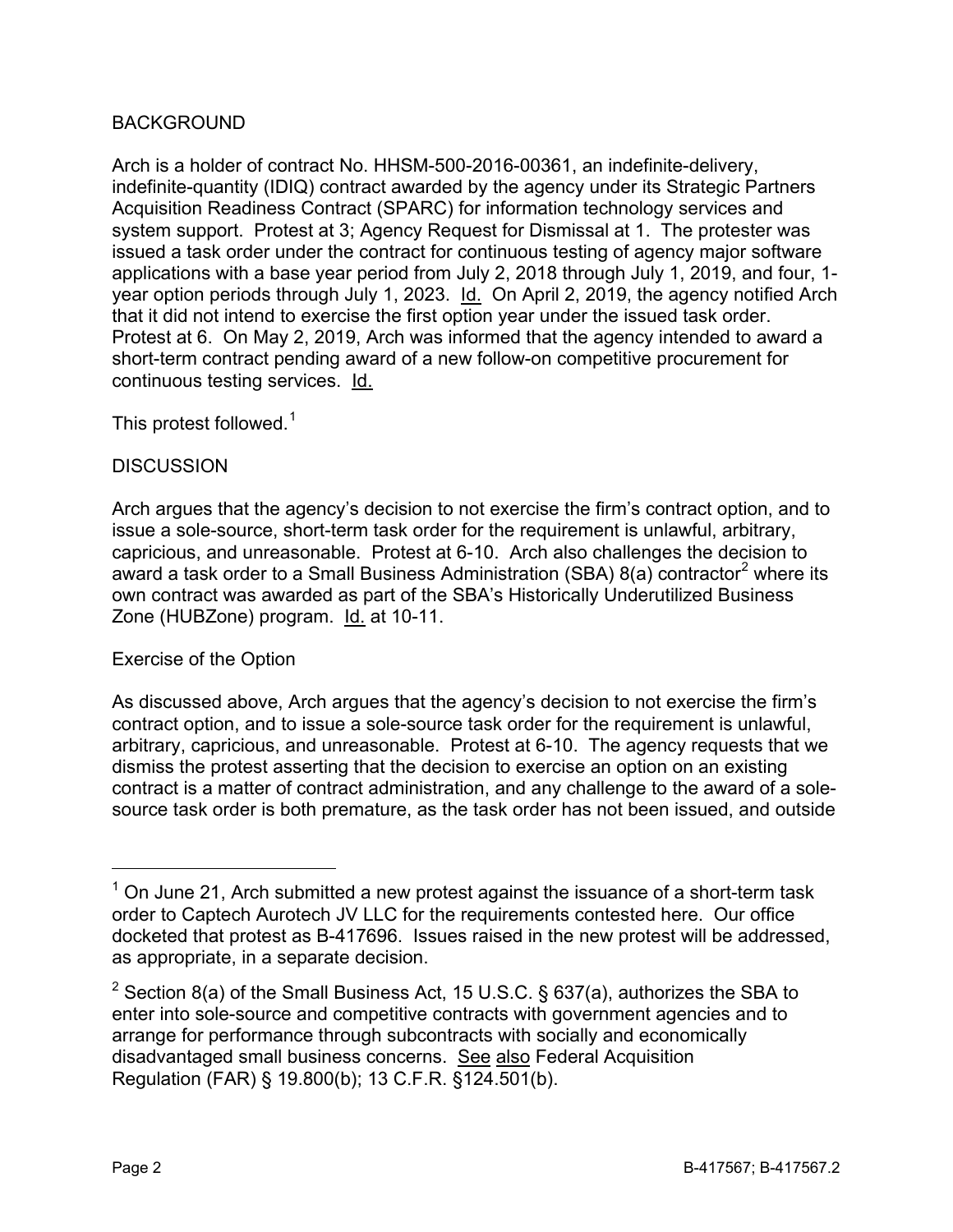of our jurisdiction for failing to meet the monetary threshold applicable to GAO's jurisdiction to hear protests of task orders. Agency Request for Dismissal at 2-5.

Our Office considers bid protest challenges to the award or proposed award of contracts. 31 U.S.C. § 3552. Therefore, we generally do not review matters of contract administration, which are within the discretion of the contracting agency and for review by a cognizant board of contract appeals or court. Bid Protest Regulations, 4 C.F.R. §21.5(a); Colt Def., LLC, B-406696.2, Nov. 16, 2012, 2012 CPD ¶ 319 at 5. Protests challenging an agency's decision not to exercise an option on an existing contract concern matters of contract administration, which are generally outside the scope of our bid protest function. Adams and Assocs, Inc., B-417249, Feb. 26, 2019, 2019 CPD ¶ 96 at 4.

Arch squarely challenges the agency's decision to not exercise an option on its existing contract. Protest at 9-10. In doing so, the protester recognizes our decisions holding that we will generally not review such matters, but nevertheless urges that we take jurisdiction because, according to Arch, the agency's decision not to exercise the option on the existing contract was "coupled" with the agency's procurement of the same work from another contractor. Id. at 8. In this regard, the protester analogizes this situation with situations where the agency conducts limited competitions between contract holders, resulting in a decision to exercise (or not exercise) a contract option where we have exercised jurisdiction. See, e.g., Mine Safety Appliances Co., B-238597, B-238597.2, Jul. 5, 1990, 90-2 CPD ¶ 11; Data Based Decisions, Inc., B-232663, B-232663.2, Jan. 26, 1989, 89-1 CPD ¶ 87. We decline to extend the rationale of those decisions to the facts at issue here.

In Mine Safety Appliances the agency awarded development contracts to two offerors for the production of prototypes with the option to award option quantities after prototype testing and evaluation. Mine Safety Appliances, Co., supra, at 1-2. After evaluation of the prototypes, the agency decided to award the option quantities to one, and not the other contractor, which resulted in a protest to our Office. Id. The agency argued that we lacked jurisdiction to consider that protest because the exercise of a contract option involved a matter of contract administration. Id. at 2. However, our Office asserted jurisdiction finding our rule against reviewing an agency's refusal to exercise a contract option as inapplicable because, under the circumstances of that procurement, the agency was, in effect, conducting a limited competition. Id.

Here, the agency decided to not exercise the contract option on Arch's contract due to apparent performance issues by Arch. Agency Request for Dismissal at 1. The protested procurement is for a sole-source, short-term task order to meet the agency's immediate requirements, while it plans the follow-on acquisition of its long-term needs. Id. Such circumstances are not factually or legally similar to those addressed in Mine Safety Appliances, and related decisions. Here, the agency is not conducting a limited competition; instead the agency is acting within its broad discretion to administer its existing contract with Arch. That the agency has an ongoing requirement, and chooses to meet that requirement in the near-term through a short-term task order does not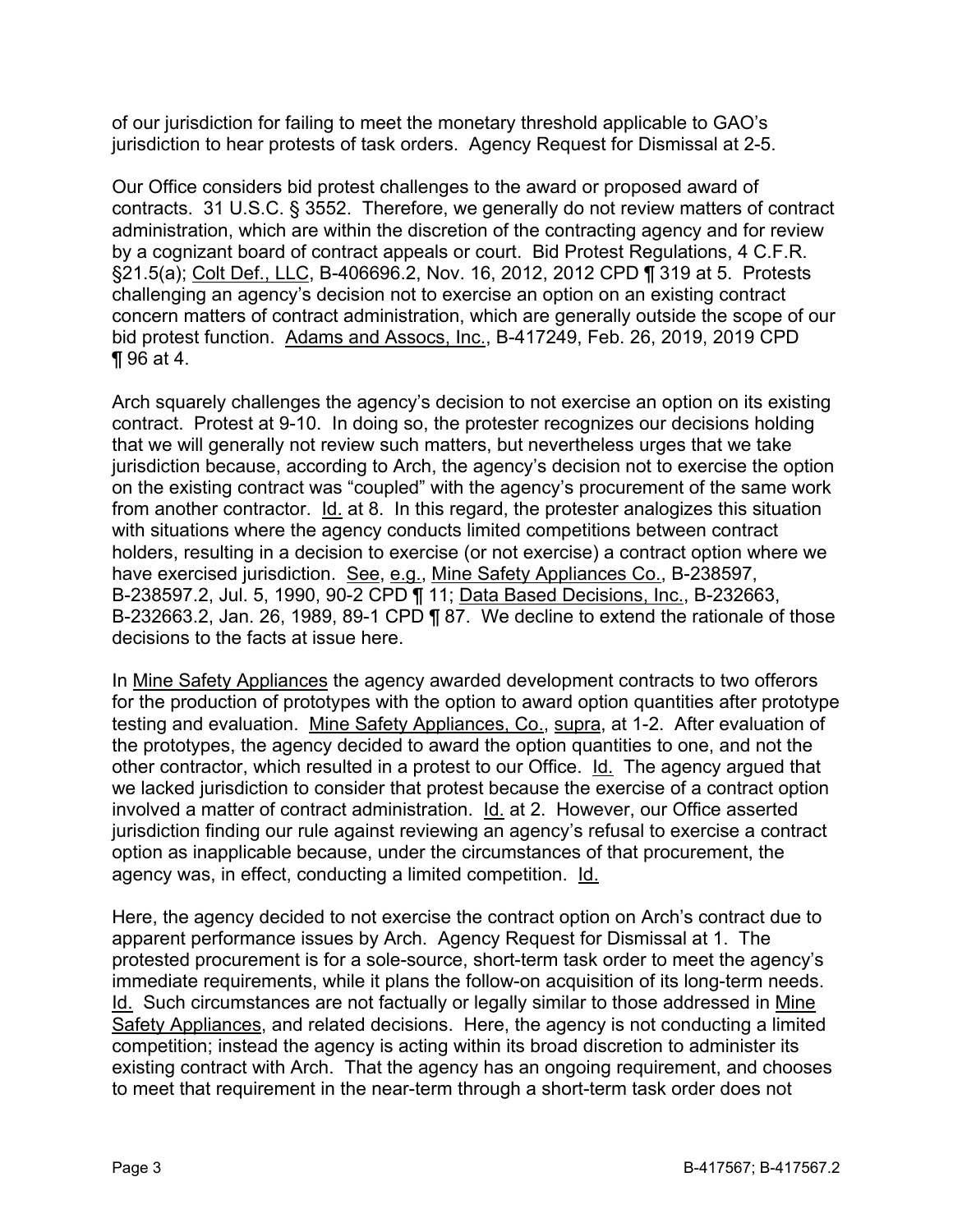create the situation of a limited competition, as discussed in Mine Safety Appliances. Therefore, because the protest would necessarily require our Office to resolve a question of contract administration, the protest fails to state a valid basis of protest for our consideration, and must be dismissed. See, e.g., DNC Parks & Resorts at Yosemite, Inc., B-410998, Apr. 14, 2015, 2015 CPD ¶ 127 at 10-12.

### Short-Term Task Order

Arch also challenges the agency's decision to issue a sole-source, short-term task order to meet its immediate requirements, arguing that the agency does not meet the limited circumstances available for awarding a sole-source contract. Protest at 6-7. Arch also challenges the agency's decision to issue a task order arguing that the agency's decision "to remove the [c]ontract from the HUBZone program is unreasonable, as it is based on the mistaken premis[e] that Arch has not and cannot perform satisfactorily." Id. at 10.

The agency requests that we dismiss the protest since it has not evaluated or awarded any contract at this point in time, and, therefore asserts that Arch's protest is premature. Agency Request for Dismissal at 4. Alternatively, the agency argues that because the estimated value of the as-of-yet-not-awarded task order is below \$4,000,000, our office lacks jurisdiction to hear the protest because the estimated value is below our Office's \$10 million threshold for bid protest jurisdiction related to task orders issued under civilian agency IDIQ contracts. Id.

We conclude that Arch's protest is premature with respect to its challenge to the issuance of the short-term task order. In this regard, where, as here, an agency has not yet made an award decision, and the protest is merely anticipating prejudicial agency action, a protest challenging the agency's anticipated award of a task order is premature. See Parcel 47C LLC, B-286324, B-286324.2, Dec. 26, 2000, 2001 CPD ¶ 44 at 10 n.13 (finding protests that merely anticipate prejudicial agency action are speculative and premature when award has not yet been made).

With respect to Arch's challenge to the agency's decision to remove the requirement from the HUBZone program, we conclude that our Office lacks jurisdiction to entertain such a protest allegation because the estimated value of the short-term task order falls beneath the monetary threshold for GAO to hear protests related to task orders issued under civilian agency IDIQ contracts. $3$  In this regard, as part of its request for dismissal,

<span id="page-3-0"></span> $3$  Arch also argues that the agency unreasonably divided the requirements in deciding to award the short-term task order in contravention of 13 C.F.R. § 124.506(a)(5), which prohibits agencies from dividing a proposed 8(a) requirement into several separate procurement actions in order to meet the 8(a) sole-source threshold. However, we do not address this issue further because, as discussed herein, we lack jurisdiction to consider this protest because the estimated value of the task order places it beyond our jurisdiction. Supp. Protest at 6.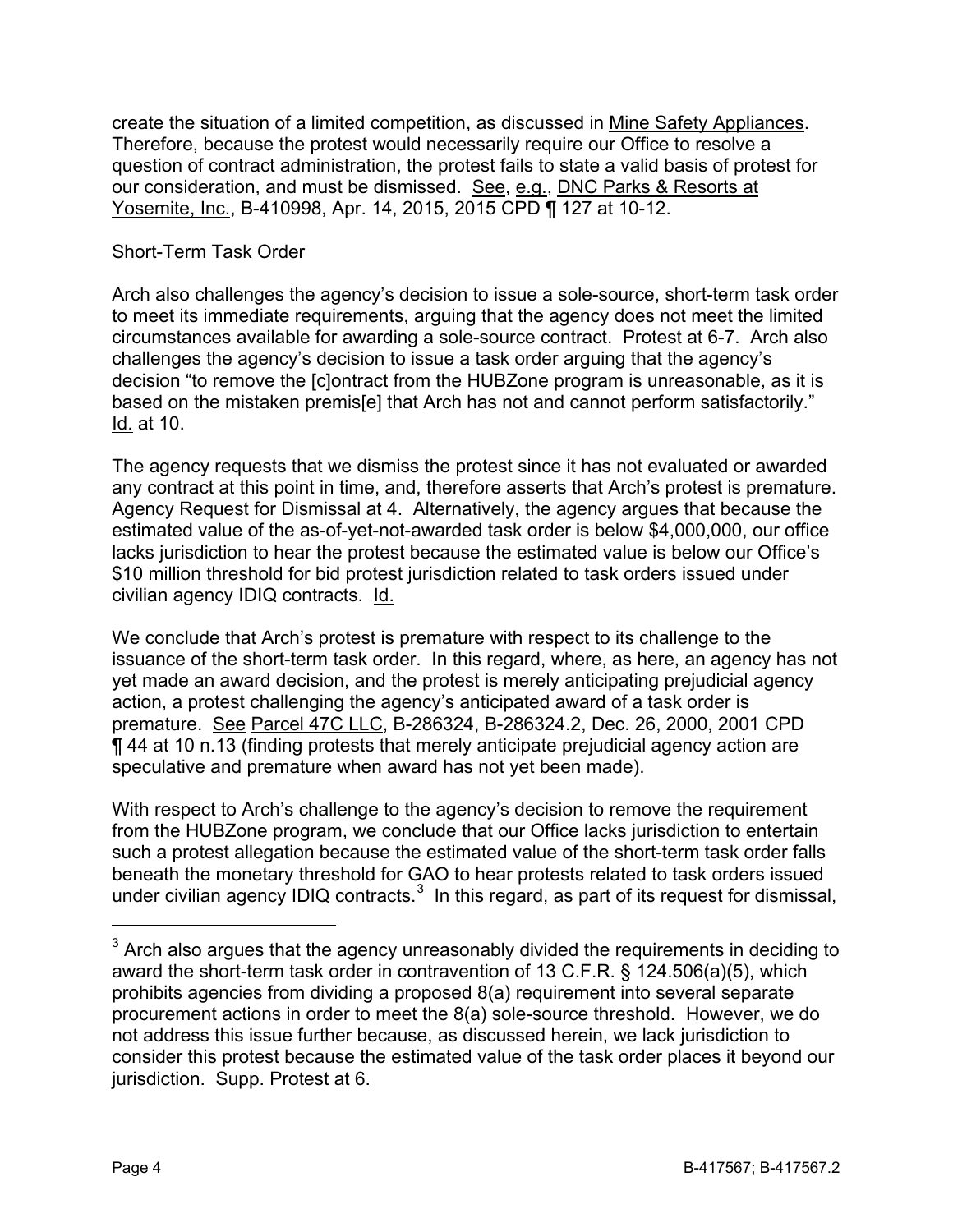the agency included a statement from the contracting officer detailing that the agency "anticipates awarding a sole source bridge contract using the SPARC IDIQ vehicle and the SBA 8(a) program authority found at FAR 19.808-1. The estimated value of the bridge contract is \$3,902,000." Agency Request for Dismissal, Enclosure 1, Statement of Contracting Officer, at 1. The contracting officer further states that the agency "has solicited and received a proposal from a SPARC contractor who is also an SBA 8(a) program participant." Id.

While the protest of a decision to solicit a requirement from an SBA 8(a) contractor instead of a HUBZone program procurement could appropriately be challenged as an alleged defect in the solicitation, protests filed with our Office in connection with the issuance or proposed issuance of a task or delivery order under a civilian agency indefinite-delivery, indefinite-quantity contract are not authorized except where the order is valued over \$10 million, or where the protester can show that the order increases the scope, period, or maximum value of the contract under which the order is issued. $4$  41 U.S.C. § 4106(f)(1); AMAR Health IT, LLC, B-414384.3, Mar. 13, 2018, 2018 CPD ¶ 111 at 3. Consequently, because the estimated value is below the monetary

<span id="page-4-0"></span> $4$  Arch also argues that the award amount estimated by the agency is not realistic or reasonable under the circumstances. Supp. Protest at 6. In this regard, Arch argues that, given the length of time it would take to litigate pre-award and post-award protests, the "bridge contract will in all probability far exceed the \$10,000,000 threshold for GAO jurisdiction." Id. at 7. However, in situations where an order has not been awarded, we have relied on estimates provided in the record to determine whether our Office has task order jurisdiction. See e.g., Edmond Scientific Co., B-410187.2, Dec. 1, 2014, 2014 CPD ¶ 358. Here, as stated, the agency has provided an estimate based on a short-term task order to meet its immediate requirements. Agency Request for Dismissal, Enclosure 1, Statement of Contracting Officer, at 1. Arch has cited to no precedent, and we have found none, that would stand for the proposition that in conducting its acquisition planning for this short-term requirement, the agency should have provided for the inevitability of protest litigation in its estimate. Contrary to this notion, we have found, in similar circumstances, that immediate needs generated in response to protest litigation do not need to be considered as part of acquisition planning. See, e.g., Sys. Integration & Mgmt, Inc., B-402785.2, Aug. 10, 2010, 2010 CPD ¶ 207 at 3 (discussing cases involving challenge of lack of advance planning in context of agency corrective action). We conclude that the agency need not consider the prospect of protest litigation in planning for its short-term requirements here. As such, the protester has not shown that the agency's estimated value for the short-term task order was unreasonable, and the resulting conclusion is that the task order does not meet the pecuniary threshold for our Office's task order jurisdiction.